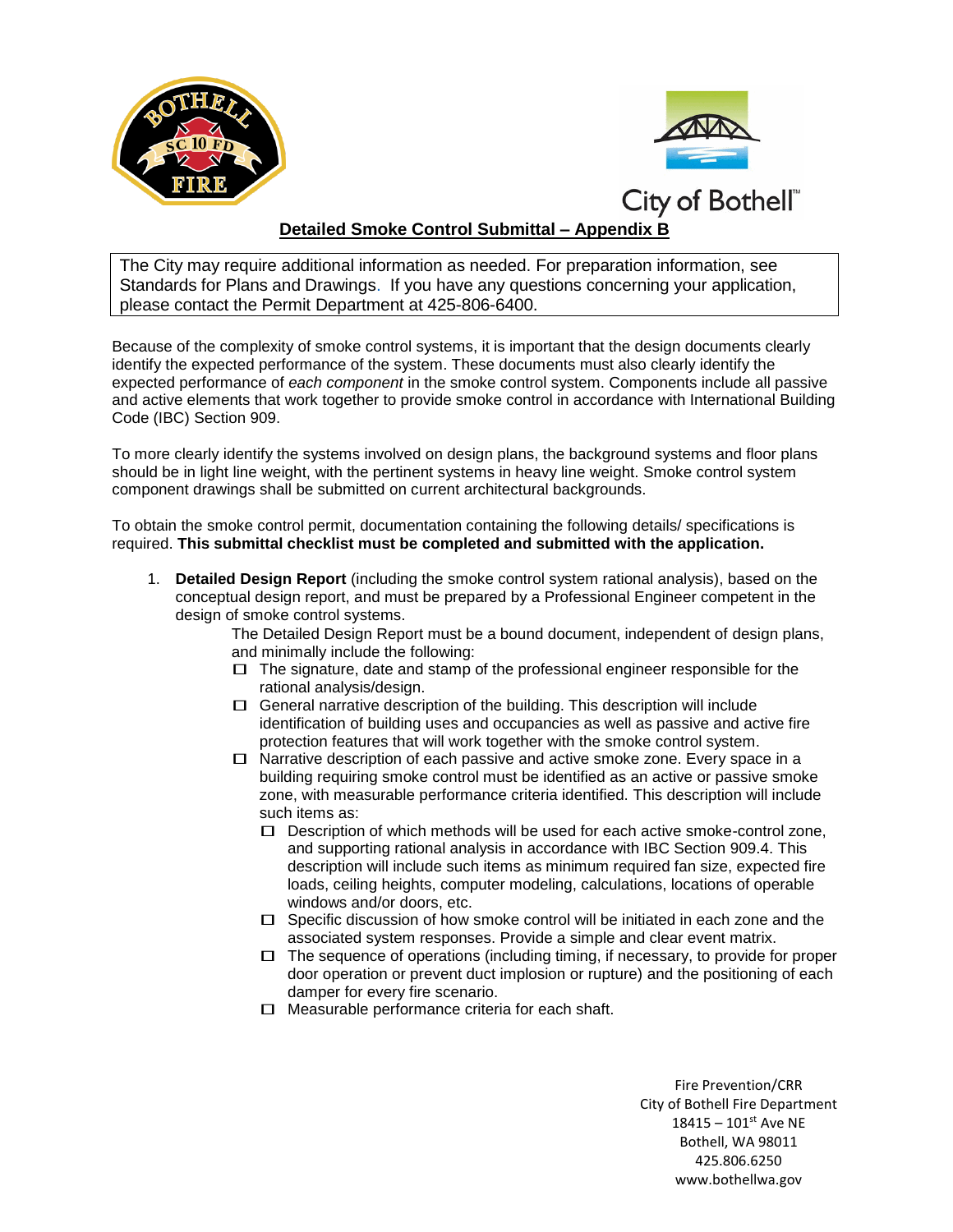



- **City of Bothell**<br> **Description of smoke dampers and fire/smoke dampers, including which** dampers will be supervised for damper position, the position of unsupervised dampers when smoke control system is active, damper positions upon loss of power, actuation temperature of fire and fire/smoke dampers.
- $\Box$  Calculations associated with the smoke control system design including addressing wind, stack and temperature effects (IBC 909.4.1 – 909.4.6).
- □ Computer Modeling such as CONTAM
- $\Box$  Fan capacity calculations and belt requirements.
- $\Box$  Identification of the anticipated system performance, especially with regard to pressurized stairwells/hoistways, during stack effect conditions. Provide calculations demonstrating minimum and maximum pressure differentials to be observed during and in the absence of any stack effect.
- $\Box$  Description of smoke dampers and fire/smoke dampers, including which dampers will be supervised for damper position, the position of unsupervised dampers when smoke control system is active, damper positions upon loss of power, actuation temperature of fire and fire/smoke dampers.
- $\Box$  Identification of coordinated zones for sprinkler and fire alarm systems with regard to smoke control zones.
- $\Box$  Identification of where variable frequency drives are to be used for smoke control equipment and method of control.
- $\Box$  The piston effect of elevators.
- $\Box$  Description of fire modeling or other performance-based analysis utilized in the design of the smoke control system. The purpose of the analysis as well as associated assumptions and conclusions must be clearly identified.
- $\Box$  Any related material that supports the design of the smoke control system.
- $\Box$  The signature and stamp of the professional engineer responsible for the rational analysis.
- $\Box$  Calculations associated with the system design and fan capacities.
- $\square$  Description of how the periodic self-test required in IBC Section 909.12 will be accomplished.
- 2. **Detailed Event Matrix / Sequence of Operations** must include:
	- $\Box$  Every initiating device by address down one column.
	- $\Box$  Every smoke control device (i.e. fans, dampers, etc.), and every other event that must occur in order for proper operation of the smoke control system (i.e., HVAC shutdown, etc.) across the top; with prior approval, some devices may be combined.
	- $\Box$  Design submittals must include the sequence of operations (including timing, if necessary, to provide for proper door operation or prevent duct implosion or explosion) and the positioning of each damper for every fire scenario.
- 3. **Drawings:** The following drawings must be included in a drawing package designated as "Smoke Control System" to differentiate them from any other plans for that job or project:
	- $\Box$  To clearly identify the smoke control systems, the background systems and floor plans should be in light line weight, with the pertinent systems in heavy line weight.
	- $\Box$  Smoke control system component drawings shall be submitted on current architectural backgrounds.

Fire Prevention/CRR City of Bothell Fire Department  $18415 - 101$ <sup>st</sup> Ave NE Bothell, WA 98011 425.806.6250 www.bothellwa.gov